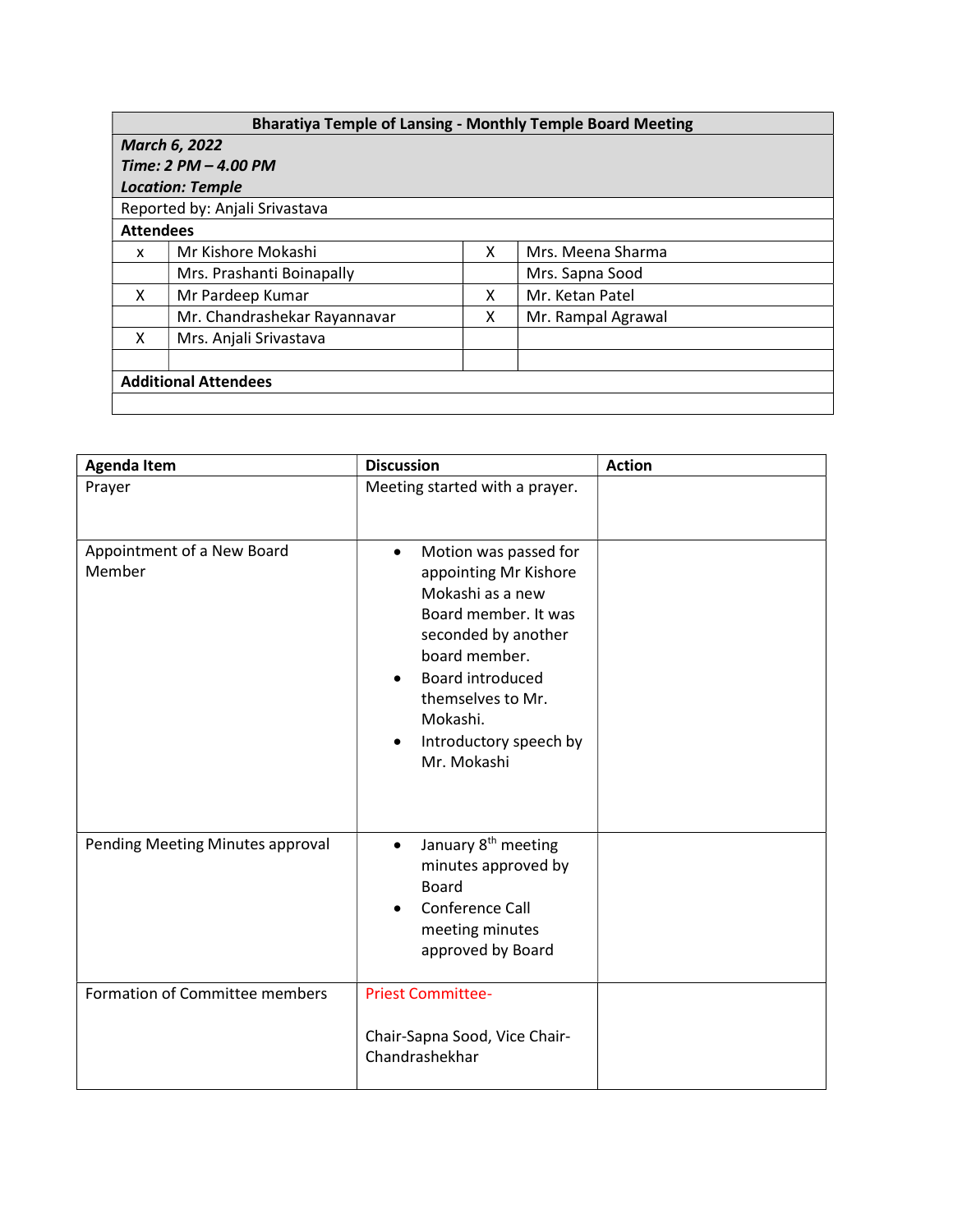| Committee Member-Anjali     |  |
|-----------------------------|--|
| Srivastava                  |  |
|                             |  |
|                             |  |
| Advisory Member-Manasi      |  |
| Upadhya                     |  |
|                             |  |
|                             |  |
| Infrastructure Committee:   |  |
|                             |  |
| Chair-Rampal Agarwal, Vice- |  |
| Chair-Ketan Patel           |  |
|                             |  |
|                             |  |
| Committee member-Kishore    |  |
| Mokashi                     |  |
|                             |  |
|                             |  |
| <b>Finance Committee:</b>   |  |
|                             |  |
|                             |  |
| Chair/Treasurer-Pradeep     |  |
| Kumar, Vice Chair-Rampal    |  |
| Agarwal                     |  |
|                             |  |
|                             |  |
| Advisory Committee-Minesh   |  |
| Modi, Ajay Bhargava         |  |
|                             |  |
|                             |  |
| <b>Fund Raising:</b>        |  |
|                             |  |
| Mathi Ramachandran, Ashok   |  |
|                             |  |
| Gupta, Ashim Agarwal        |  |
|                             |  |
| Pooja Committee:            |  |
|                             |  |
|                             |  |
| Chair- Meena Sharma, Vice   |  |
| Chair-Prashanti Boinapally, |  |
|                             |  |
|                             |  |
| Committee member- Mr.       |  |
| Kishore Mokashi &           |  |
| Chandrashekhar              |  |
|                             |  |
|                             |  |
|                             |  |
|                             |  |
|                             |  |
|                             |  |
|                             |  |
|                             |  |
|                             |  |
|                             |  |
|                             |  |
|                             |  |
|                             |  |
|                             |  |
|                             |  |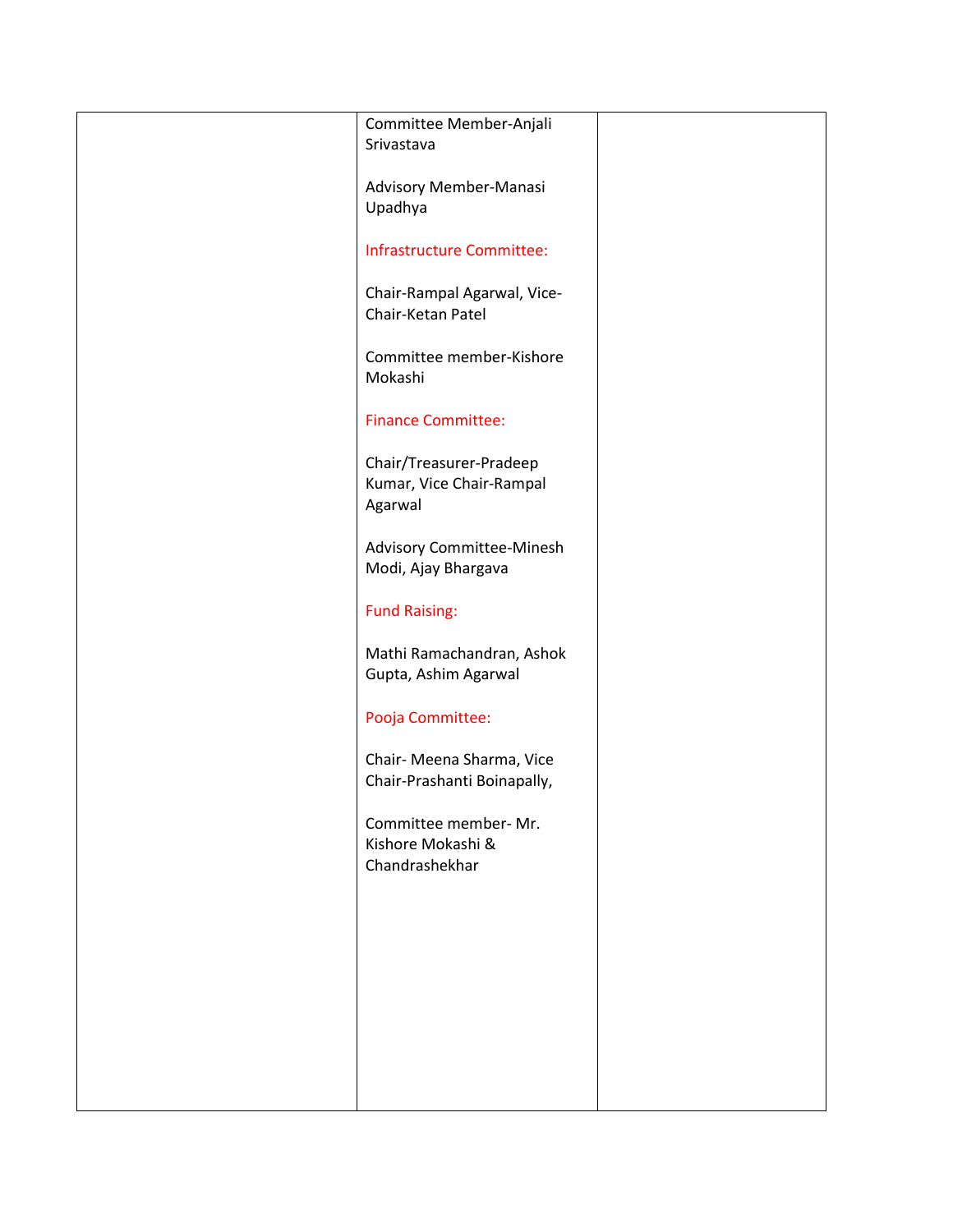| Finance Committee Update                        | Financial update was<br>given<br>Hired a consultant who<br>is working on improving<br>the bookkeeping. | Pradeepji will prepare<br>guidelines for Estate property.<br><b>Estate Commitment draft</b><br>should be reviewed.                                                                                         |
|-------------------------------------------------|--------------------------------------------------------------------------------------------------------|------------------------------------------------------------------------------------------------------------------------------------------------------------------------------------------------------------|
| Infrastructure & Operations<br>Committee update |                                                                                                        | Follow up with Ketanji for<br>Temple's roof Masonry repair.<br>Find a company who can do<br>the repairing of the floor<br>inside gopurams-Anjali will<br>follow up with Rampalji and<br>Pradeepji.         |
|                                                 |                                                                                                        | Ketanji is working on getting<br>the quote for device from<br>lightning protection-Because<br>of weather its postponed.<br>Shastriji's house repair is<br>pending. Rampalji will follow<br>up with Ketanji |
|                                                 | Internal security cameras<br>installation.                                                             | internal security camera<br>progress status-Work in<br>progress<br>Requires fixing of the mailbox.                                                                                                         |